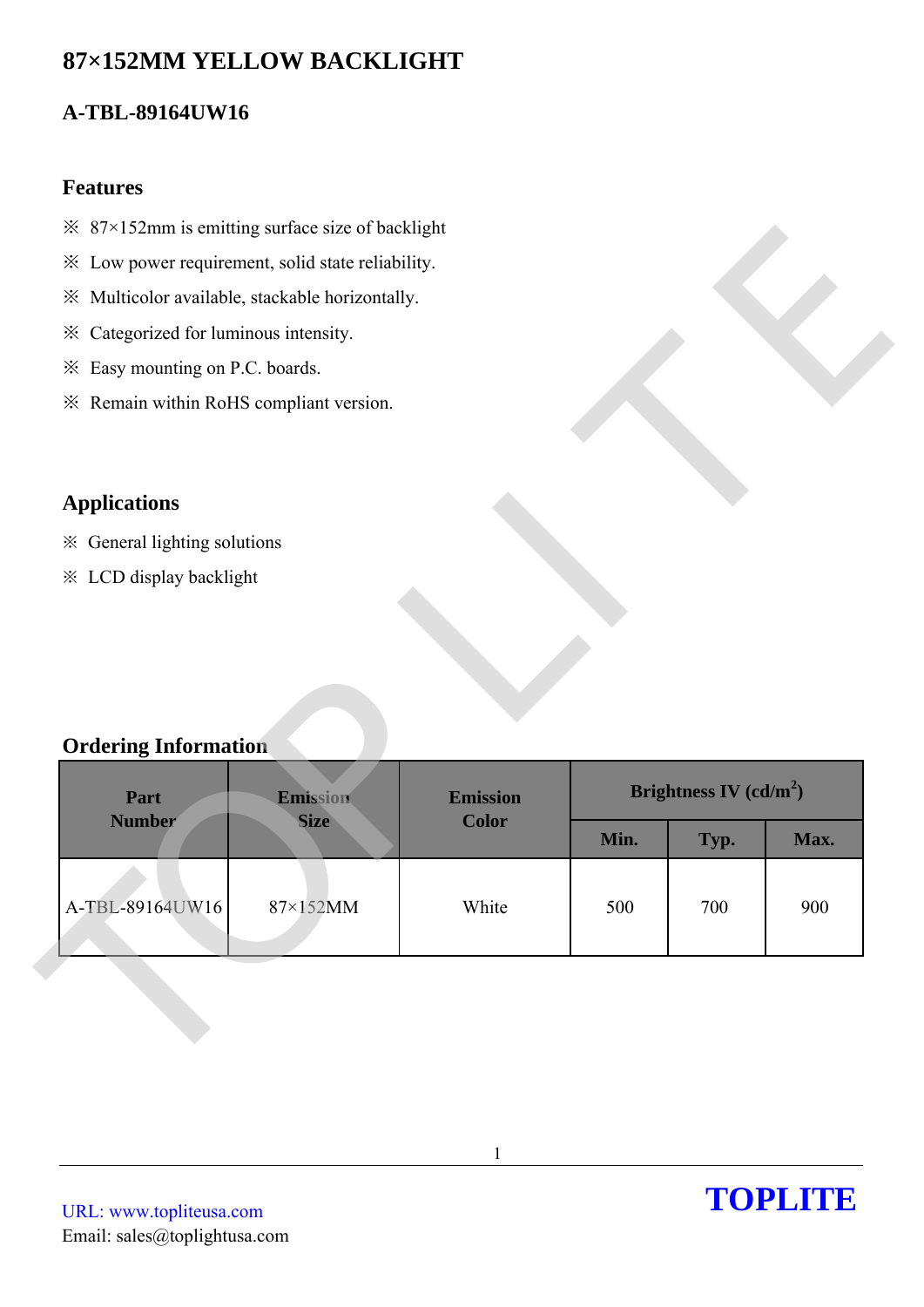### **A-TBL-89164UW16**

## **Maximum Ratings**

| <b>Parameter</b>                                        | <b>Symbol</b> | Value         | Unit      |
|---------------------------------------------------------|---------------|---------------|-----------|
| Operating temperature                                   | $T_{OP}$      | $-35 \sim 85$ | $\rm ^oC$ |
| Storage temperature                                     | $T_{STG}$     | $-35 \sim 85$ | $\rm ^oC$ |
| Peak forward current $(T_A=25 \degree C)$ <sup>*1</sup> | $1_{\rm PF}$  | 120           | mA        |
| Reverse voltage (TA=25 $^{\circ}$ C)                    | $\rm V_R$     |               |           |
| Power consumption (TA=25 $^{\circ}$ C)                  |               | 960           | mW        |

## **Electrical / Optical Characteristics (1)**

| I can forward current $(1_A 2J V)$                                                                                                |                          | ∙гр+                                     | $1 \angle U$ | TITY F                    |
|-----------------------------------------------------------------------------------------------------------------------------------|--------------------------|------------------------------------------|--------------|---------------------------|
| Reverse voltage $(TA=25 °C)$                                                                                                      |                          | $V_R$                                    | 5            | V                         |
| Power consumption $(TA=25 \degree C)$                                                                                             |                          | $\mathbf{P}$                             | 960          | mW                        |
| *1 at 1/10 Duty Cycle<br><b>Electrical / Optical Characteristics (1)</b><br>$(T_A = 25 \text{ °C} \& \text{ IF} = 20 \text{ mA})$ |                          |                                          |              |                           |
| <b>Parameter</b>                                                                                                                  |                          | <b>Symbol</b>                            | <b>Value</b> | Unit                      |
| <b>Wavelength at peak emission</b>                                                                                                | (Typ.)                   | $\lambda_{\rm P}$                        |              | nm                        |
| Spectral bandwidth at 50%                                                                                                         | (Typ.)                   | $\Delta \lambda$                         | 30           | nm                        |
|                                                                                                                                   | (Min.)                   | $I_F$                                    | 50           |                           |
| <b>Forward Current</b>                                                                                                            | (Typ.)                   | $I_{\rm F}$                              | 65           | mA                        |
|                                                                                                                                   | (Max.)                   | $I_F$                                    | 80           |                           |
| <b>Forward voltage</b>                                                                                                            | (Min.)                   | $\mathbf{V}_\mathrm{F}$                  |              |                           |
|                                                                                                                                   | (Typ.)                   | $\rm V_F$                                | 12           | $\boldsymbol{\mathrm{V}}$ |
|                                                                                                                                   | (Max.)<br>(Min.)         | $\rm V_F$<br>$\protect\operatorname{TC}$ | 20000        | K                         |
| <b>Color temperature</b>                                                                                                          | (Max.)                   | TC                                       | 25000        | K                         |
| <b>Luminous Uniformity</b>                                                                                                        | (Typ.)                   |                                          | 75%          |                           |
| <b>Discreteness</b>                                                                                                               | (Typ.)                   |                                          | 25%          |                           |
| <b>Luminous Intensity Bin Groups</b><br>$(T_A = 25 \text{ °C})$                                                                   |                          |                                          |              |                           |
|                                                                                                                                   | Brightness IV $(cd/m^2)$ |                                          |              |                           |
| Min.                                                                                                                              | Typ.                     |                                          | Max.         |                           |
| 500                                                                                                                               | 700                      |                                          | 900          |                           |

## **Luminous Intensity Bin Groups**

| Brightness IV $(cd/m^2)$ |      |      |  |  |  |
|--------------------------|------|------|--|--|--|
| Min.                     | Typ. | Max. |  |  |  |
| 500                      | 700  | 900  |  |  |  |

URL: www.topliteusa.com Email: sales@toplightusa.com

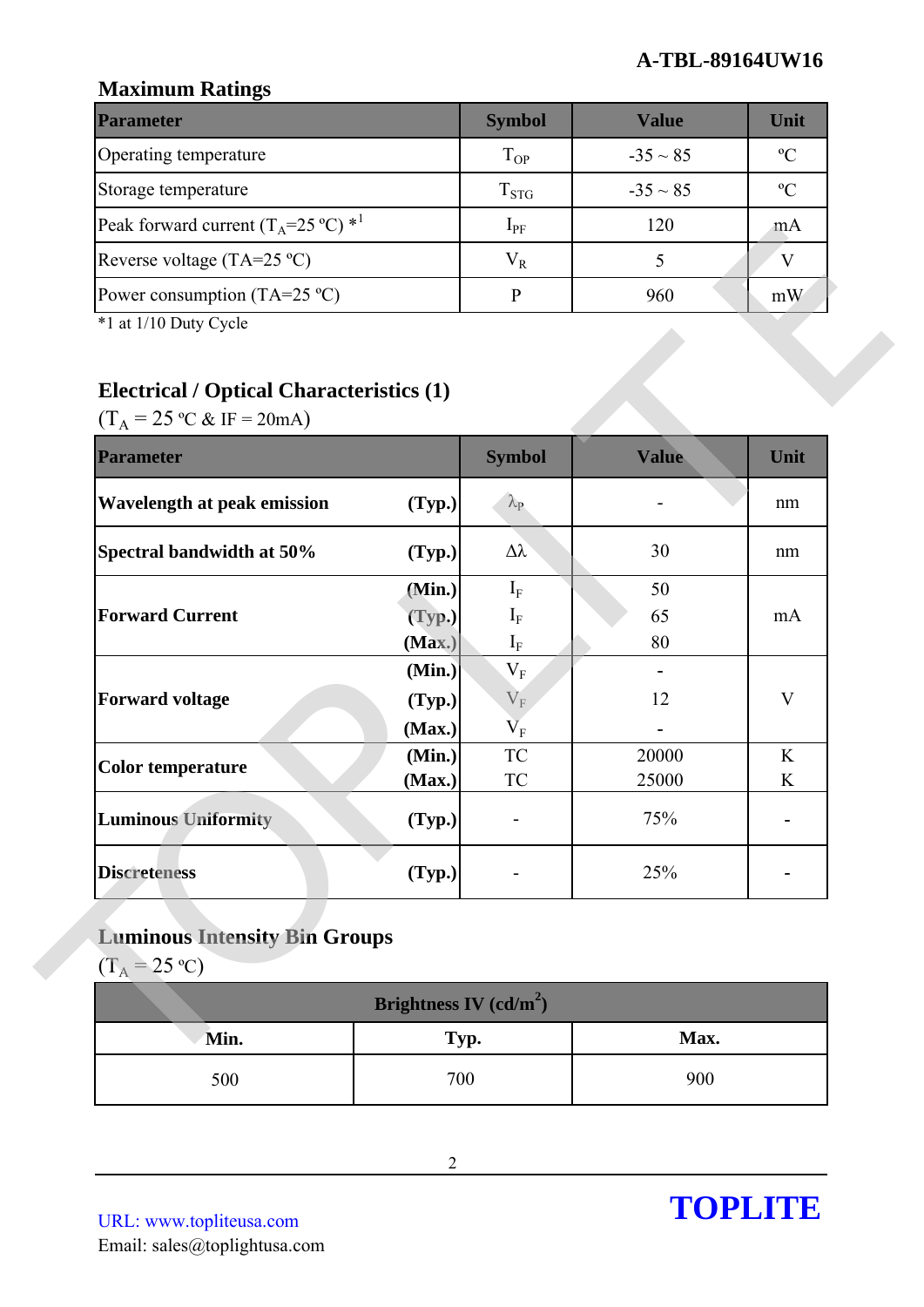### **Electrical/Optical Charateristic (2)**



**TOPLITE** 

URL: www.topliteusa.com Email: sales@toplightusa.com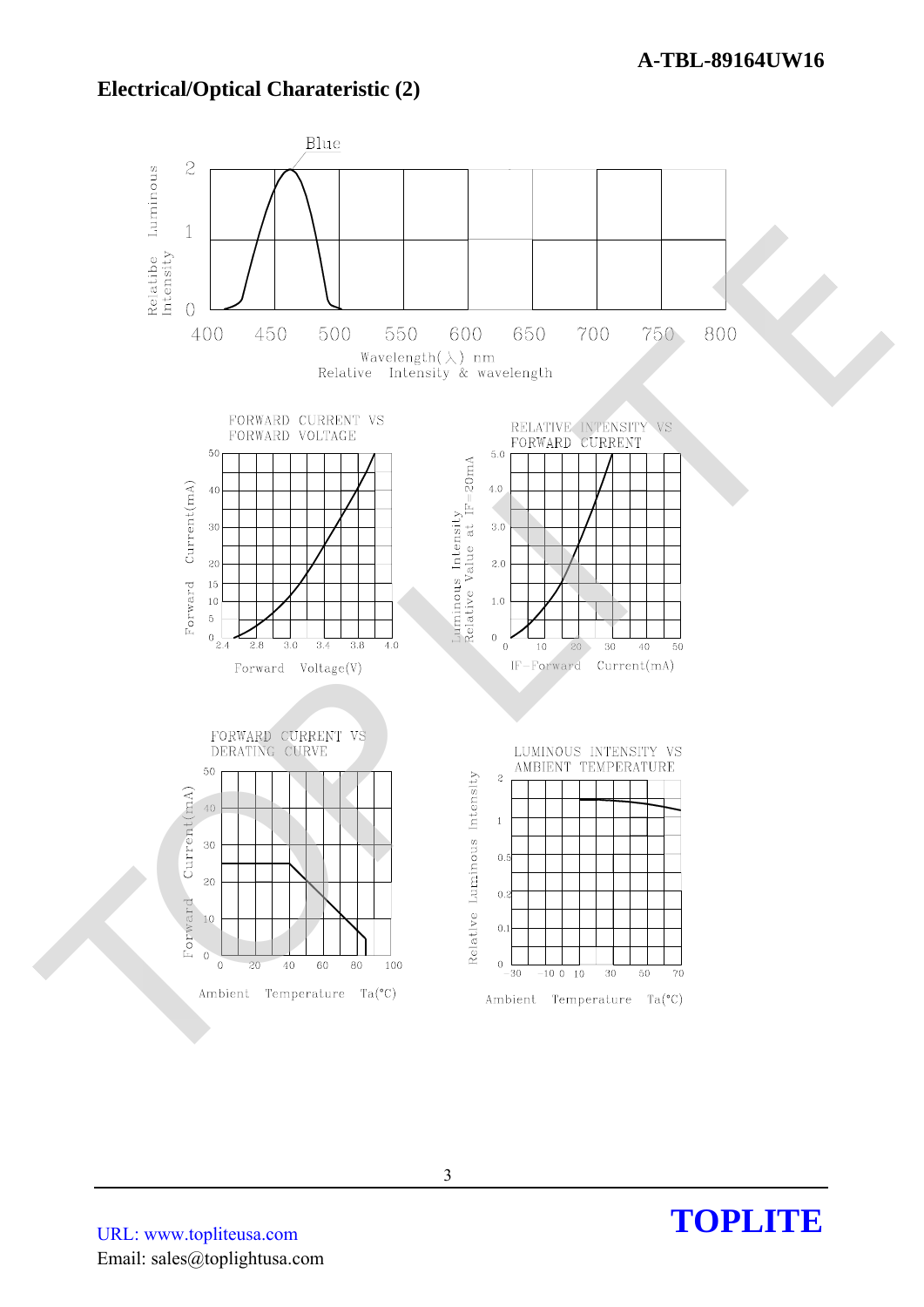#### **A-TBL-89164UW16**

## **Package Outline Dimensions**



#### Notes:

- 1. All dimensions are in millimeters. Tolerance is +/-0.25 unless otherwise noted.
- 2. The specifications, characteristics and technical data described in the datasheet are subject to change without prior notice.